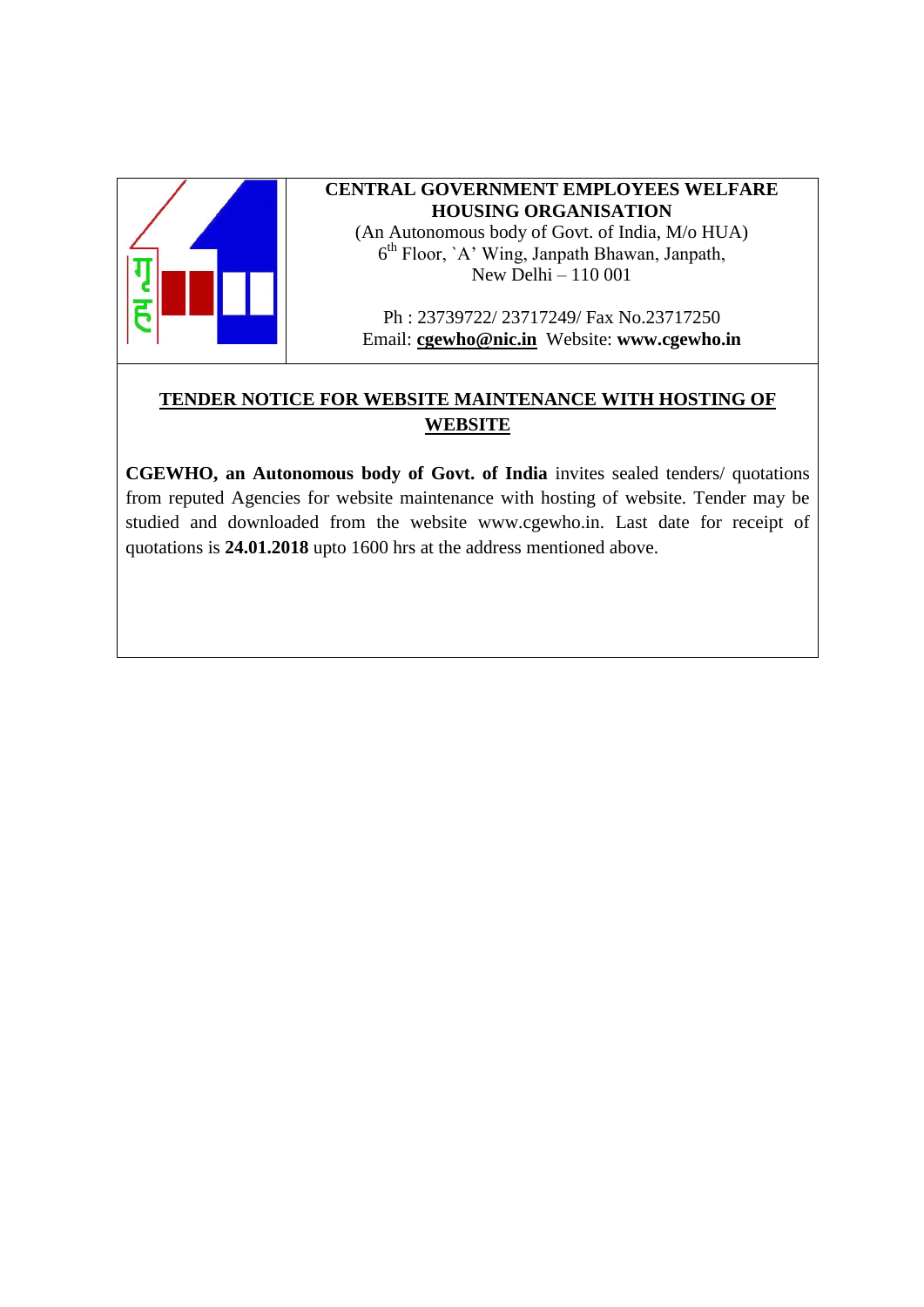# **CENTRAL GOVERNMENT EMPLOYEES WELFARE HOUSING ORGANISATION**

### TENDER NOTICE FOR WEBSITE MAINTENANCE WITH HOSTING OF WEBSITE

Central Government Employees Welfare Housing Organisation (CGEWHO), an Autonomous organisation, under Ministry of Housing & Urban Affairs, Govt. of India invites quotation/tender in two envelopes 'A' & 'B' from registered, well-established and reputed agencies for cgewho website maintenance as under:

- 1. Minimum pre-qualification criteria in envelope 'A' for website maintenance with hosting of website to contain following details:
	- a. Agency should have at least 5 years experience of maintaining for website maintenance with hosting of website.
	- b. Agency should have a team of skilled professionals who must be accustomed with the latest technologies and skills for the website development and maintenance.
	- c. The minimum turn over shall be 1.5 cr. for the last year.
	- d. A minimum 25 employees must be on the payroll of the agency as on date.
	- e. The Agency should have ISO certification.
- 2. Interested vendors can download Tender Document containing detailed information and terms & conditions from CGEWHO's website www.cgewho.in.
- 3. The Agency shall quote in envelope 'B' for one year charges for website maintenance with webhosting. The same contract may be extended for 03 years on same terms & conditions. Payment will be released annually in advanced on submission of GST INVOICE in original containing CGEWHO GST NO. 07AAATC1861B2Z9.
- 4. The Agency may submit its bids in two envelopes 'A' & 'B' alongwith supporting documents towards para 1 above as per enclosed annexure within prescribed date & time.

#### **The schedule of receipt of Quotations is as under** :-

.

| Last Date and Time for receipt of<br>Bids/Quotations | $\sim 1000$ km s $^{-1}$ | 24.01.2018 (1600 hrs)        |
|------------------------------------------------------|--------------------------|------------------------------|
| <b>Opening of Bids</b>                               |                          | <b>24.01.2018</b> (1600 hrs) |

- 5. Quotations received after the stipulated date & time and incomplete quotations, will be summarily rejected.
- 6. The requisite forms, information and terms & conditions of tender is mentioned in Annexure-I & II.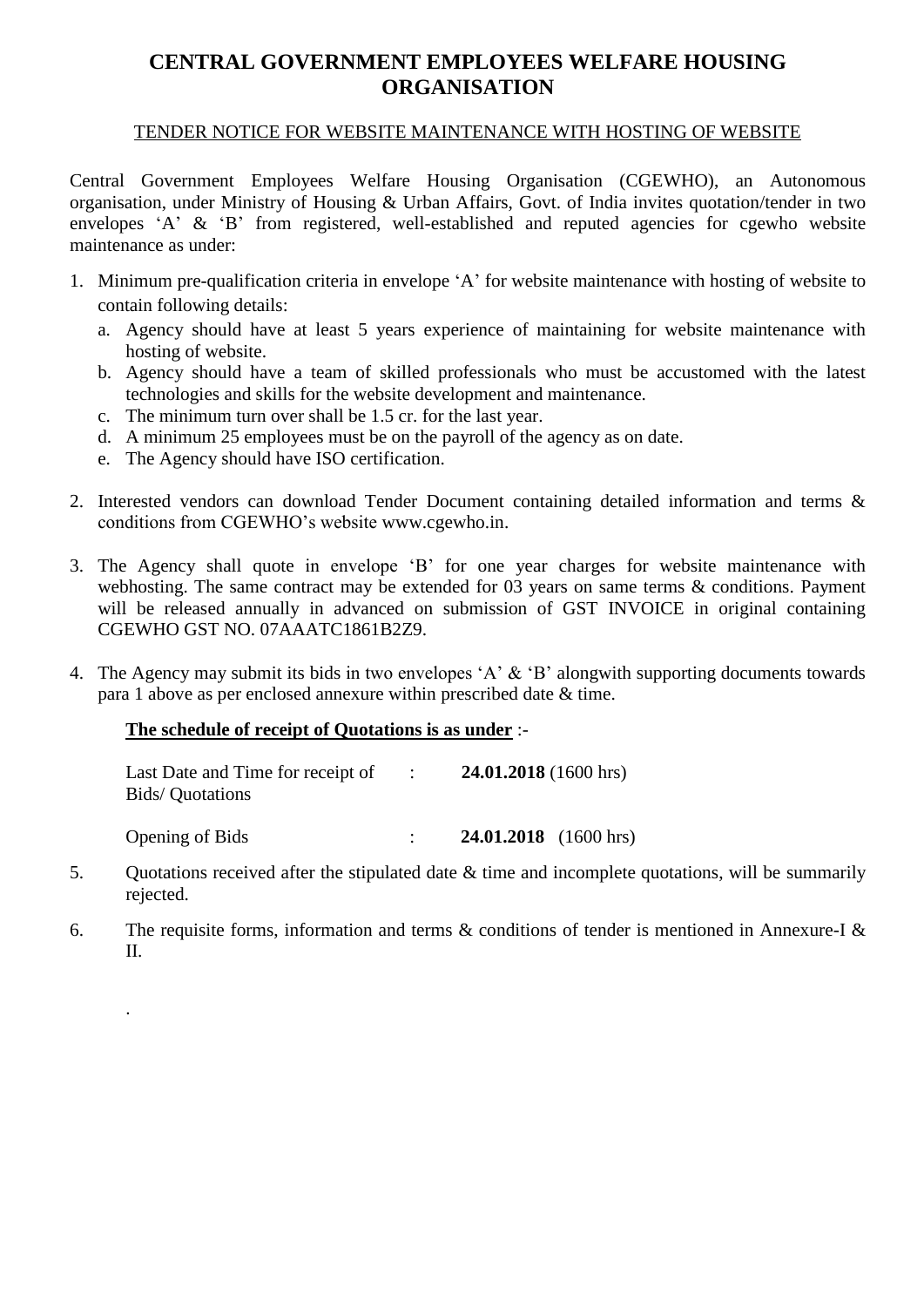# **PROFORMA OF FINANCIAL BID FOR WEBSITE MAINTENANCE WITH HOSTING OF WEBSITE**

| <b>Particulars</b>                                                                                                                                                                                                                                                                                                                 |                                                                                                                                                                       |  |                    |
|------------------------------------------------------------------------------------------------------------------------------------------------------------------------------------------------------------------------------------------------------------------------------------------------------------------------------------|-----------------------------------------------------------------------------------------------------------------------------------------------------------------------|--|--------------------|
| a.                                                                                                                                                                                                                                                                                                                                 | Whether ISO-9000 certificate                                                                                                                                          |  | [Yes/No]           |
| $\mathbf b$ .                                                                                                                                                                                                                                                                                                                      | Last year turnover (in cr.) (min. 1.5 cr.)                                                                                                                            |  | Rs.                |
| $C_{\bullet}$                                                                                                                                                                                                                                                                                                                      | IT Manpower on your payroll (min. 25)                                                                                                                                 |  | No.                |
|                                                                                                                                                                                                                                                                                                                                    | Detailed scope of the work:                                                                                                                                           |  |                    |
| 1. Website maintenance services include regular updations like content updates, update images and<br>videos files, change webpages (including home page) and adding additional web pages according<br>to our needs, support services for all uploading file formats usually submitted by the organisation.                         |                                                                                                                                                                       |  |                    |
|                                                                                                                                                                                                                                                                                                                                    | 2. Provide full website backup regularly and make ensure a full site backup before applying updates,<br>check website and extension functions after applying updates. |  |                    |
|                                                                                                                                                                                                                                                                                                                                    | 3. Secure website from hackers and assurance of Virus, Bugs and browser incompatibility removal<br>and also provide SSL certificate.                                  |  |                    |
|                                                                                                                                                                                                                                                                                                                                    | 4. Provide support and positive response as per requirement of website updation(s) via telecon and<br>e-mail immediately.                                             |  |                    |
| Note: - The Agency in envelope 'B' shall quote for one year charges for website maintenance with<br>webhosting. The same contract may be extended for 03 years on same terms & conditions.<br>Payment will be released annually in advanced on submission of GST INVOICE in original<br>containing CGEWHO GST NO. 07AAATC1861B2Z9. |                                                                                                                                                                       |  |                    |
|                                                                                                                                                                                                                                                                                                                                    | Item                                                                                                                                                                  |  | <b>AMC Charges</b> |
|                                                                                                                                                                                                                                                                                                                                    |                                                                                                                                                                       |  | (Rs.)              |
|                                                                                                                                                                                                                                                                                                                                    | One Year/AMC Charges:                                                                                                                                                 |  |                    |
|                                                                                                                                                                                                                                                                                                                                    | (Please see note above.)                                                                                                                                              |  |                    |
|                                                                                                                                                                                                                                                                                                                                    | Total                                                                                                                                                                 |  |                    |
|                                                                                                                                                                                                                                                                                                                                    | GST/Taxes                                                                                                                                                             |  |                    |
|                                                                                                                                                                                                                                                                                                                                    | <b>Grand Total</b>                                                                                                                                                    |  |                    |

Signature and seal of the Authorised Person/Proprietor of the agency

Encl: Terms & condition(s) duly signed

Date: Place: